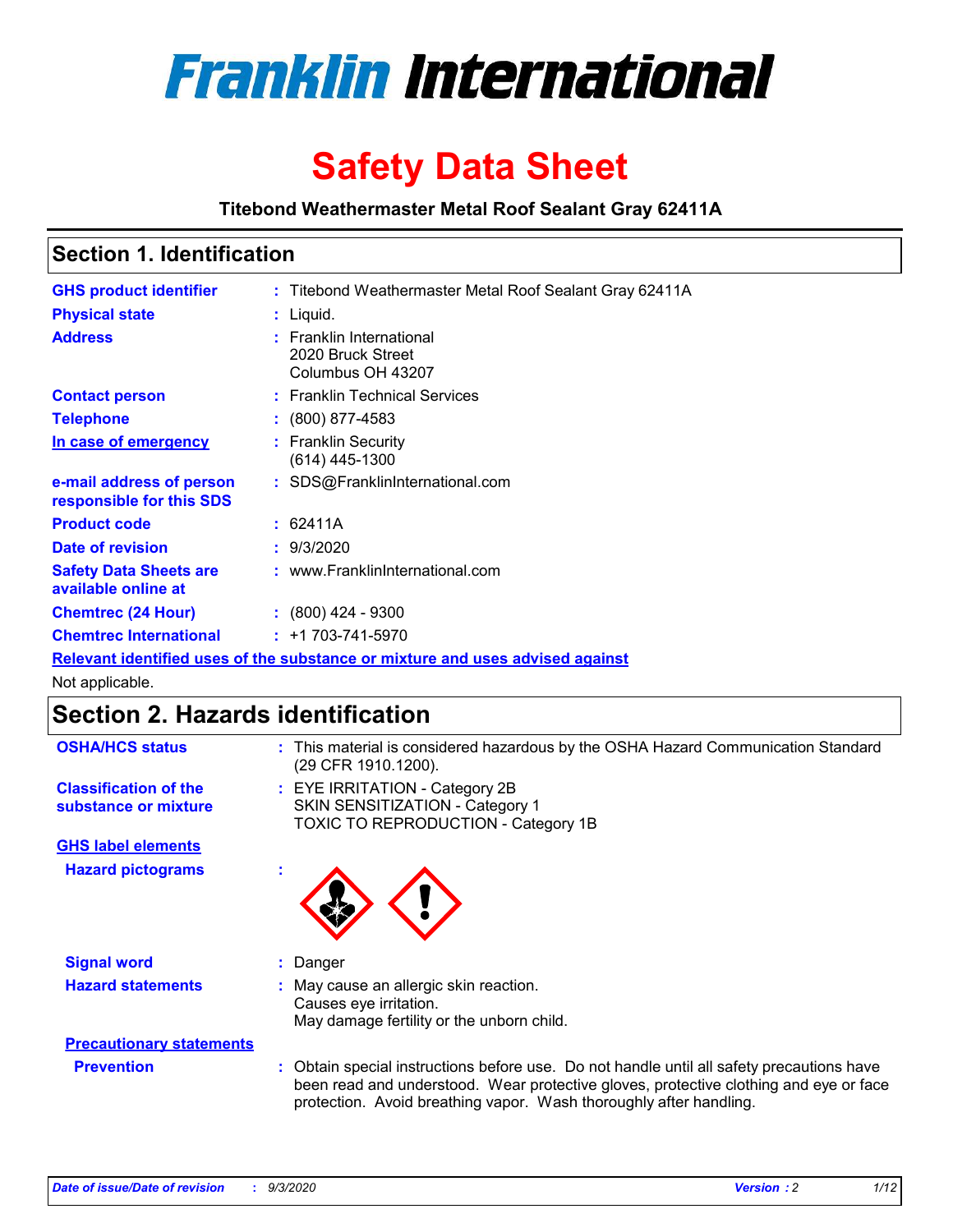## **Section 2. Hazards identification**

| <b>Response</b>                            | : IF exposed or concerned: Get medical advice or attention. Wash contaminated clothing<br>before reuse. IF ON SKIN: Wash with plenty of water. IF IN EYES: Rinse cautiously<br>with water for several minutes. Remove contact lenses, if present and easy to do.<br>Continue rinsing. If eye irritation persists: Get medical advice or attention. |
|--------------------------------------------|----------------------------------------------------------------------------------------------------------------------------------------------------------------------------------------------------------------------------------------------------------------------------------------------------------------------------------------------------|
| <b>Storage</b>                             | : Store locked up.                                                                                                                                                                                                                                                                                                                                 |
| <b>Disposal</b>                            | : Dispose of contents and container in accordance with all local, regional, national and<br>international regulations.                                                                                                                                                                                                                             |
| <b>Hazards not otherwise</b><br>classified | : Product generates methanol during cure.                                                                                                                                                                                                                                                                                                          |

## **Section 3. Composition/information on ingredients**

| : Mixture |
|-----------|
|           |

| <b>Ingredient name</b>       | $\frac{9}{6}$ | <b>CAS number</b> |
|------------------------------|---------------|-------------------|
| 3-aminopropyltriethoxysilane | צ≥            | 919-30-2          |
| Dibutyltin dilaurate         | ≤0.3          | 77-58-7           |

Any concentration shown as a range is to protect confidentiality or is due to batch variation.

**There are no additional ingredients present which, within the current knowledge of the supplier and in the concentrations applicable, are classified as hazardous to health or the environment and hence require reporting in this section.**

**Occupational exposure limits, if available, are listed in Section 8.**

## **Section 4. First aid measures**

| <b>Description of necessary first aid measures</b> |                                                                                                                                                                                                                                                                                                                                                                                                                                                                                                                                                                                                                                                                                                                                                                           |
|----------------------------------------------------|---------------------------------------------------------------------------------------------------------------------------------------------------------------------------------------------------------------------------------------------------------------------------------------------------------------------------------------------------------------------------------------------------------------------------------------------------------------------------------------------------------------------------------------------------------------------------------------------------------------------------------------------------------------------------------------------------------------------------------------------------------------------------|
| <b>Eye contact</b>                                 | : Immediately flush eyes with plenty of water, occasionally lifting the upper and lower<br>eyelids. Check for and remove any contact lenses. Continue to rinse for at least 10<br>minutes. If irritation persists, get medical attention.                                                                                                                                                                                                                                                                                                                                                                                                                                                                                                                                 |
| <b>Inhalation</b>                                  | : Remove victim to fresh air and keep at rest in a position comfortable for breathing. If<br>not breathing, if breathing is irregular or if respiratory arrest occurs, provide artificial<br>respiration or oxygen by trained personnel. It may be dangerous to the person providing<br>aid to give mouth-to-mouth resuscitation. Get medical attention. If unconscious, place<br>in recovery position and get medical attention immediately. Maintain an open airway.<br>Loosen tight clothing such as a collar, tie, belt or waistband. In case of inhalation of<br>decomposition products in a fire, symptoms may be delayed. The exposed person may<br>need to be kept under medical surveillance for 48 hours.                                                       |
| <b>Skin contact</b>                                | : Wash with plenty of soap and water. Remove contaminated clothing and shoes. Wash<br>contaminated clothing thoroughly with water before removing it, or wear gloves.<br>Continue to rinse for at least 10 minutes. Get medical attention. In the event of any<br>complaints or symptoms, avoid further exposure. Wash clothing before reuse. Clean<br>shoes thoroughly before reuse.                                                                                                                                                                                                                                                                                                                                                                                     |
| <b>Ingestion</b>                                   | : Wash out mouth with water. Remove dentures if any. Remove victim to fresh air and<br>keep at rest in a position comfortable for breathing. If material has been swallowed and<br>the exposed person is conscious, give small quantities of water to drink. Stop if the<br>exposed person feels sick as vomiting may be dangerous. Do not induce vomiting<br>unless directed to do so by medical personnel. If vomiting occurs, the head should be<br>kept low so that vomit does not enter the lungs. Get medical attention. Never give<br>anything by mouth to an unconscious person. If unconscious, place in recovery position<br>and get medical attention immediately. Maintain an open airway. Loosen tight clothing<br>such as a collar, tie, belt or waistband. |
| Most important symptoms/effects, acute and delayed |                                                                                                                                                                                                                                                                                                                                                                                                                                                                                                                                                                                                                                                                                                                                                                           |
| <b>Potential acute health effects</b>              |                                                                                                                                                                                                                                                                                                                                                                                                                                                                                                                                                                                                                                                                                                                                                                           |
| <b>Eye contact</b>                                 | : May cause eye irritation.                                                                                                                                                                                                                                                                                                                                                                                                                                                                                                                                                                                                                                                                                                                                               |
| <b>Inhalation</b>                                  | : No known significant effects or critical hazards.                                                                                                                                                                                                                                                                                                                                                                                                                                                                                                                                                                                                                                                                                                                       |
|                                                    |                                                                                                                                                                                                                                                                                                                                                                                                                                                                                                                                                                                                                                                                                                                                                                           |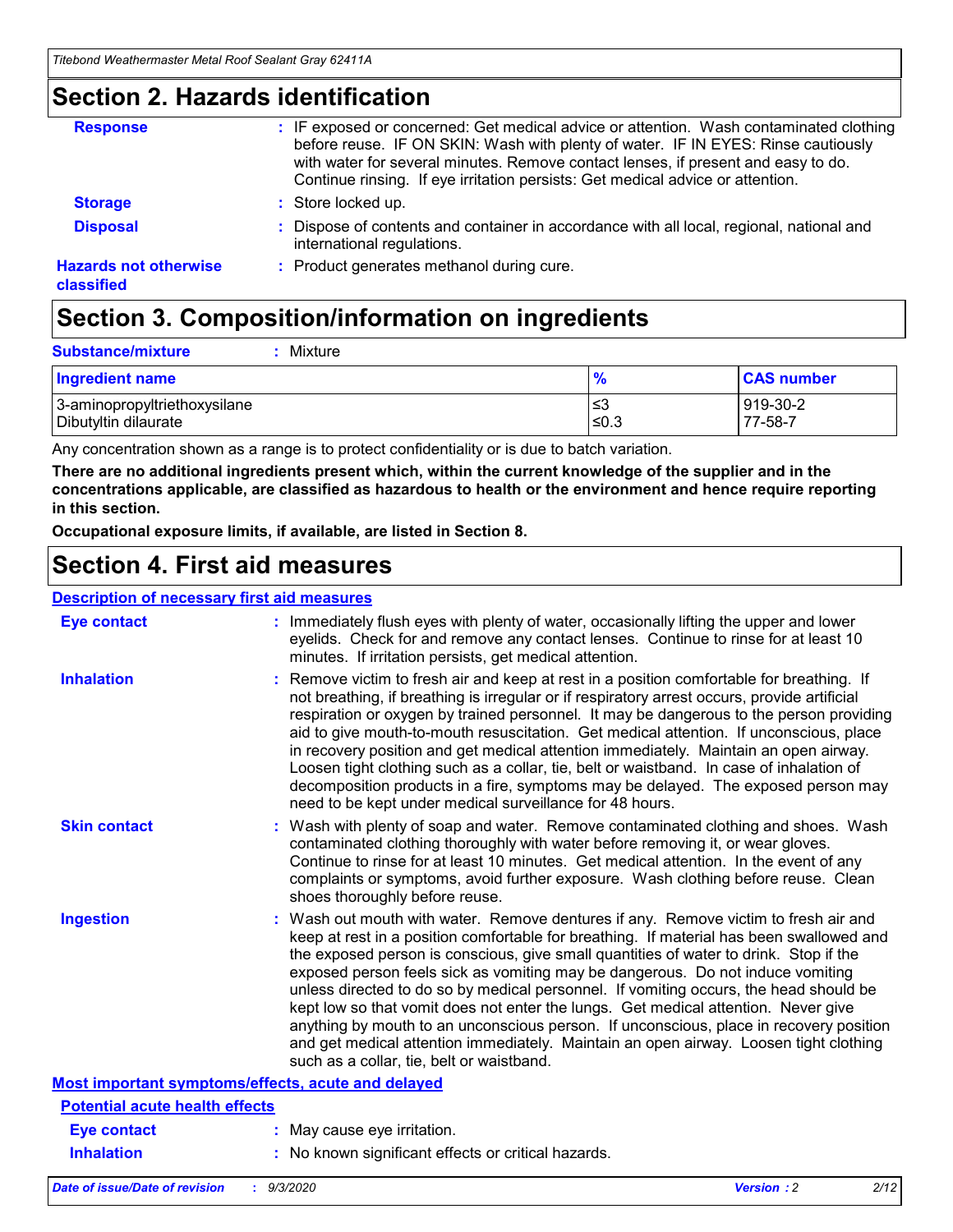| Titebond Weathermaster Metal Roof Sealant Gray 62411A |                                                                                                                                                                                                                                                                                                                                                                                                                 |  |  |
|-------------------------------------------------------|-----------------------------------------------------------------------------------------------------------------------------------------------------------------------------------------------------------------------------------------------------------------------------------------------------------------------------------------------------------------------------------------------------------------|--|--|
| <b>Section 4. First aid measures</b>                  |                                                                                                                                                                                                                                                                                                                                                                                                                 |  |  |
| <b>Skin contact</b>                                   | : May cause skin irritation.                                                                                                                                                                                                                                                                                                                                                                                    |  |  |
| <b>Ingestion</b>                                      | : No known significant effects or critical hazards.                                                                                                                                                                                                                                                                                                                                                             |  |  |
| <b>Over-exposure signs/symptoms</b>                   |                                                                                                                                                                                                                                                                                                                                                                                                                 |  |  |
| <b>Eye contact</b>                                    | : Adverse symptoms may include the following:<br>irritation<br>watering<br>redness                                                                                                                                                                                                                                                                                                                              |  |  |
| <b>Inhalation</b>                                     | Adverse symptoms may include the following:<br>reduced fetal weight<br>increase in fetal deaths<br>skeletal malformations                                                                                                                                                                                                                                                                                       |  |  |
| <b>Skin contact</b>                                   | : Adverse symptoms may include the following:<br>irritation<br>redness<br>reduced fetal weight<br>increase in fetal deaths<br>skeletal malformations                                                                                                                                                                                                                                                            |  |  |
| <b>Ingestion</b>                                      | : Adverse symptoms may include the following:<br>reduced fetal weight<br>increase in fetal deaths<br>skeletal malformations                                                                                                                                                                                                                                                                                     |  |  |
|                                                       | Indication of immediate medical attention and special treatment needed, if necessary                                                                                                                                                                                                                                                                                                                            |  |  |
| <b>Notes to physician</b>                             | : In case of inhalation of decomposition products in a fire, symptoms may be delayed.<br>The exposed person may need to be kept under medical surveillance for 48 hours.                                                                                                                                                                                                                                        |  |  |
| <b>Specific treatments</b>                            | : No specific treatment.                                                                                                                                                                                                                                                                                                                                                                                        |  |  |
| <b>Protection of first-aiders</b>                     | : No action shall be taken involving any personal risk or without suitable training. If it is<br>suspected that fumes are still present, the rescuer should wear an appropriate mask or<br>self-contained breathing apparatus. It may be dangerous to the person providing aid to<br>give mouth-to-mouth resuscitation. Wash contaminated clothing thoroughly with water<br>before removing it, or wear gloves. |  |  |

**See toxicological information (Section 11)**

## **Section 5. Fire-fighting measures**

| <b>Extinguishing media</b>                               |                                                                                                                                                                                                     |
|----------------------------------------------------------|-----------------------------------------------------------------------------------------------------------------------------------------------------------------------------------------------------|
| <b>Suitable extinguishing</b><br>media                   | : Use an extinguishing agent suitable for the surrounding fire.                                                                                                                                     |
| <b>Unsuitable extinguishing</b><br>media                 | : None known.                                                                                                                                                                                       |
| <b>Specific hazards arising</b><br>from the chemical     | : In a fire or if heated, a pressure increase will occur and the container may burst.                                                                                                               |
| <b>Hazardous thermal</b><br>decomposition products       | Decomposition products may include the following materials:<br>carbon dioxide<br>carbon monoxide<br>nitrogen oxides<br>metal oxide/oxides                                                           |
| <b>Special protective actions</b><br>for fire-fighters   | : Promptly isolate the scene by removing all persons from the vicinity of the incident if<br>there is a fire. No action shall be taken involving any personal risk or without suitable<br>training. |
| <b>Special protective</b><br>equipment for fire-fighters | Fire-fighters should wear appropriate protective equipment and self-contained breathing<br>apparatus (SCBA) with a full face-piece operated in positive pressure mode.                              |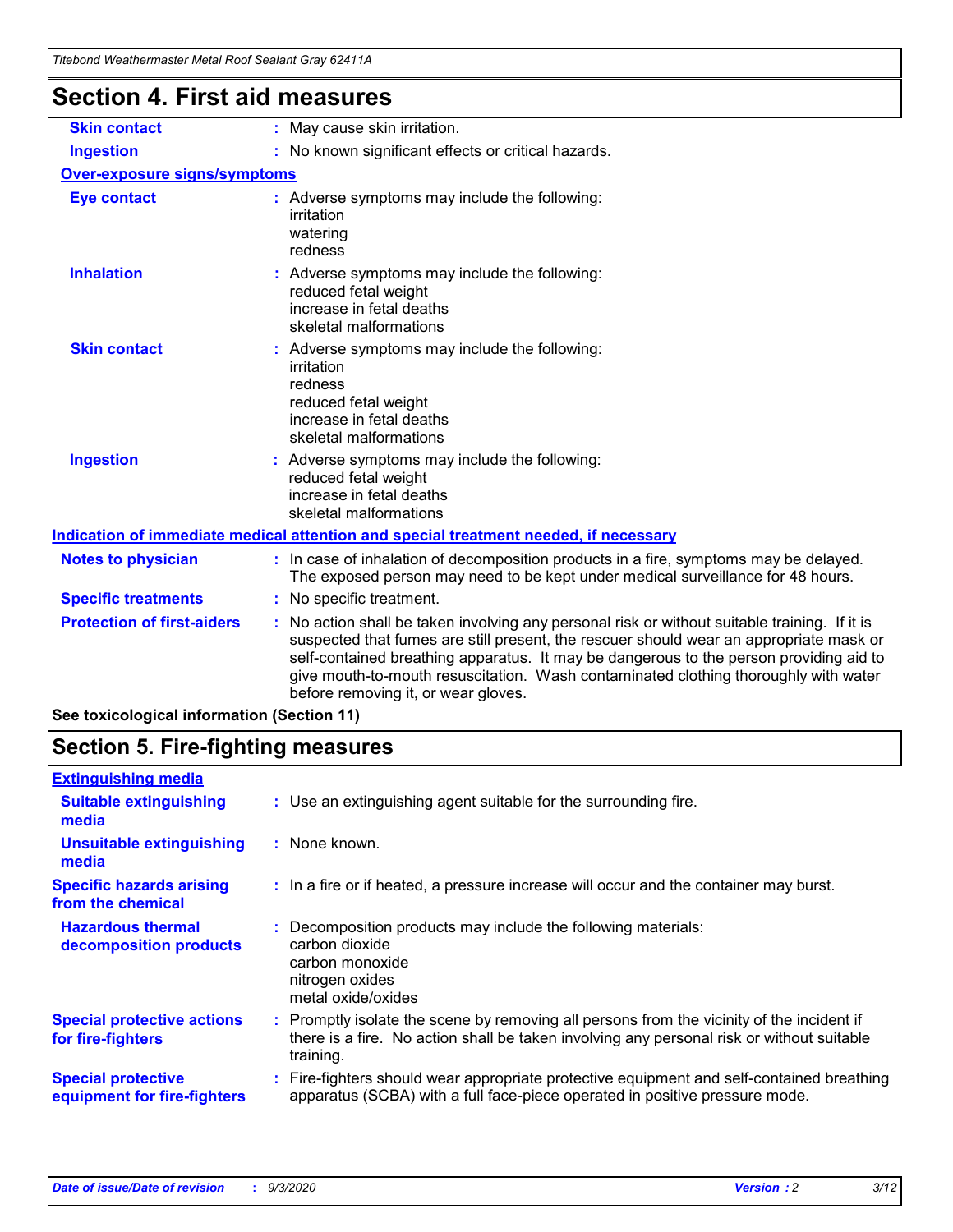## **Section 6. Accidental release measures**

|                                                              | <b>Personal precautions, protective equipment and emergency procedures</b>                                                                                                                                                                                                                                                                                                                                                                                                                                                                                                                                                                                                                                   |  |  |  |
|--------------------------------------------------------------|--------------------------------------------------------------------------------------------------------------------------------------------------------------------------------------------------------------------------------------------------------------------------------------------------------------------------------------------------------------------------------------------------------------------------------------------------------------------------------------------------------------------------------------------------------------------------------------------------------------------------------------------------------------------------------------------------------------|--|--|--|
| For non-emergency<br>personnel                               | : No action shall be taken involving any personal risk or without suitable training.<br>Evacuate surrounding areas. Keep unnecessary and unprotected personnel from<br>entering. Do not touch or walk through spilled material. Avoid breathing vapor or mist.<br>Provide adequate ventilation. Wear appropriate respirator when ventilation is<br>inadequate. Put on appropriate personal protective equipment.                                                                                                                                                                                                                                                                                             |  |  |  |
| For emergency responders                                     | : If specialized clothing is required to deal with the spillage, take note of any information in<br>Section 8 on suitable and unsuitable materials. See also the information in "For non-<br>emergency personnel".                                                                                                                                                                                                                                                                                                                                                                                                                                                                                           |  |  |  |
| <b>Environmental precautions</b>                             | : Avoid dispersal of spilled material and runoff and contact with soil, waterways, drains<br>and sewers. Inform the relevant authorities if the product has caused environmental<br>pollution (sewers, waterways, soil or air).                                                                                                                                                                                                                                                                                                                                                                                                                                                                              |  |  |  |
| <b>Methods and materials for containment and cleaning up</b> |                                                                                                                                                                                                                                                                                                                                                                                                                                                                                                                                                                                                                                                                                                              |  |  |  |
| <b>Small spill</b>                                           | : Stop leak if without risk. Move containers from spill area. Dilute with water and mop up<br>if water-soluble. Alternatively, or if water-insoluble, absorb with an inert dry material and<br>place in an appropriate waste disposal container. Dispose of via a licensed waste<br>disposal contractor.                                                                                                                                                                                                                                                                                                                                                                                                     |  |  |  |
| <b>Large spill</b>                                           | : Stop leak if without risk. Move containers from spill area. Approach release from<br>upwind. Prevent entry into sewers, water courses, basements or confined areas. Wash<br>spillages into an effluent treatment plant or proceed as follows. Contain and collect<br>spillage with non-combustible, absorbent material e.g. sand, earth, vermiculite or<br>diatomaceous earth and place in container for disposal according to local regulations<br>(see Section 13). Dispose of via a licensed waste disposal contractor. Contaminated<br>absorbent material may pose the same hazard as the spilled product. Note: see<br>Section 1 for emergency contact information and Section 13 for waste disposal. |  |  |  |

## **Section 7. Handling and storage**

### **Precautions for safe handling**

| <b>Protective measures</b>                                                       | : Put on appropriate personal protective equipment (see Section 8). Persons with a<br>history of skin sensitization problems should not be employed in any process in which<br>this product is used. Avoid exposure - obtain special instructions before use. Avoid<br>exposure during pregnancy. Do not handle until all safety precautions have been read<br>and understood. Do not get in eyes or on skin or clothing. Do not ingest. Avoid<br>breathing vapor or mist. If during normal use the material presents a respiratory hazard,<br>use only with adequate ventilation or wear appropriate respirator. Keep in the original<br>container or an approved alternative made from a compatible material, kept tightly<br>closed when not in use. Empty containers retain product residue and can be hazardous.<br>Do not reuse container. |
|----------------------------------------------------------------------------------|--------------------------------------------------------------------------------------------------------------------------------------------------------------------------------------------------------------------------------------------------------------------------------------------------------------------------------------------------------------------------------------------------------------------------------------------------------------------------------------------------------------------------------------------------------------------------------------------------------------------------------------------------------------------------------------------------------------------------------------------------------------------------------------------------------------------------------------------------|
| <b>Advice on general</b><br>occupational hygiene                                 | : Eating, drinking and smoking should be prohibited in areas where this material is<br>handled, stored and processed. Workers should wash hands and face before eating,<br>drinking and smoking. Remove contaminated clothing and protective equipment before<br>entering eating areas. See also Section 8 for additional information on hygiene<br>measures.                                                                                                                                                                                                                                                                                                                                                                                                                                                                                    |
| <b>Conditions for safe storage,</b><br>including any<br><i>incompatibilities</i> | Store between the following temperatures: 0 to 120°C (32 to 248°F). Store in<br>accordance with local regulations. Store in original container protected from direct<br>sunlight in a dry, cool and well-ventilated area, away from incompatible materials (see<br>Section 10) and food and drink. Store locked up. Keep container tightly closed and<br>sealed until ready for use. Containers that have been opened must be carefully<br>resealed and kept upright to prevent leakage. Do not store in unlabeled containers.<br>Use appropriate containment to avoid environmental contamination. See Section 10 for<br>incompatible materials before handling or use.                                                                                                                                                                         |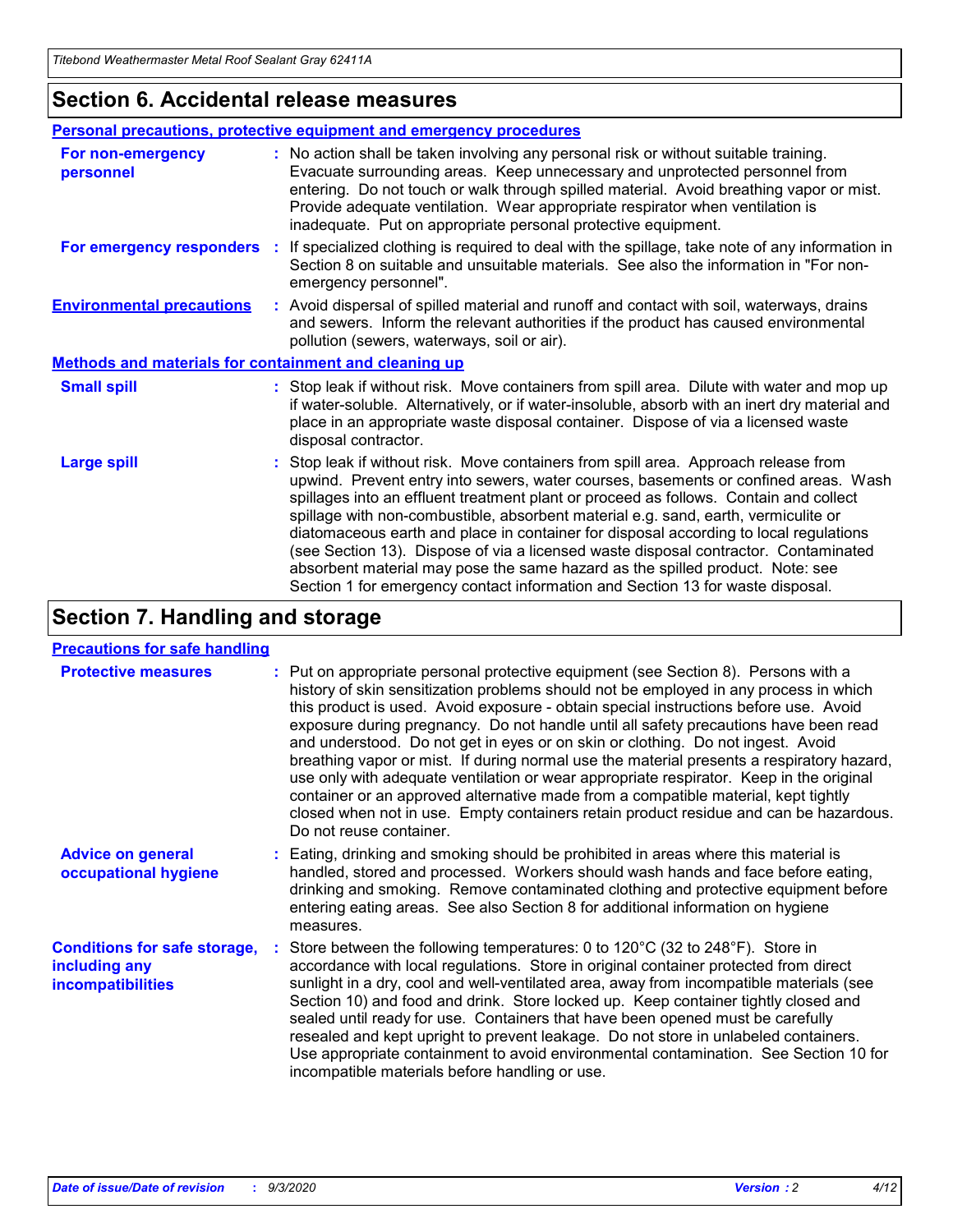## **Section 8. Exposure controls/personal protection**

### **Control parameters**

### **Occupational exposure limits**

| <b>Ingredient name</b>                               |    |                        | <b>Exposure limits</b>                                                                                                                                                                                                                                                                                                                                                                                                                                                                                                                                                                                                 |
|------------------------------------------------------|----|------------------------|------------------------------------------------------------------------------------------------------------------------------------------------------------------------------------------------------------------------------------------------------------------------------------------------------------------------------------------------------------------------------------------------------------------------------------------------------------------------------------------------------------------------------------------------------------------------------------------------------------------------|
| 3-aminopropyltriethoxysilane<br>Dibutyltin dilaurate |    |                        | None.<br>ACGIH TLV (United States, 3/2020). Absorbed through skin.<br>Notes: as Sn<br>TWA: $0.1 \text{ mg/m}^3$ , (as Sn) 8 hours.<br>STEL: 0.2 mg/m <sup>3</sup> , (as Sn) 15 minutes.<br>NIOSH REL (United States, 10/2016). Absorbed through skin.<br>Notes: as Sn<br>TWA: 0.1 mg/m <sup>3</sup> , (as Sn) 10 hours.<br>OSHA PEL (United States, 5/2018). Notes: as Sn<br>TWA: 0.1 mg/m <sup>3</sup> , (as Sn) 8 hours.<br>OSHA PEL 1989 (United States, 3/1989). Absorbed through skin.<br>Notes: measured as Sn<br>TWA: 0.1 mg/m <sup>3</sup> , (measured as Sn) 8 hours. Form: Organic                           |
| <b>Appropriate engineering</b><br>controls           |    |                        | : If user operations generate dust, fumes, gas, vapor or mist, use process enclosures,<br>local exhaust ventilation or other engineering controls to keep worker exposure to<br>airborne contaminants below any recommended or statutory limits.                                                                                                                                                                                                                                                                                                                                                                       |
| <b>Environmental exposure</b><br>controls            |    |                        | Emissions from ventilation or work process equipment should be checked to ensure<br>they comply with the requirements of environmental protection legislation. In some<br>cases, fume scrubbers, filters or engineering modifications to the process equipment<br>will be necessary to reduce emissions to acceptable levels.                                                                                                                                                                                                                                                                                          |
| <b>Individual protection measures</b>                |    |                        |                                                                                                                                                                                                                                                                                                                                                                                                                                                                                                                                                                                                                        |
| <b>Hygiene measures</b>                              |    |                        | : Wash hands, forearms and face thoroughly after handling chemical products, before<br>eating, smoking and using the lavatory and at the end of the working period.<br>Appropriate techniques should be used to remove potentially contaminated clothing.<br>Contaminated work clothing should not be allowed out of the workplace. Wash<br>contaminated clothing before reusing. Ensure that eyewash stations and safety<br>showers are close to the workstation location.                                                                                                                                            |
| <b>Eye/face protection</b>                           |    |                        | Safety eyewear complying with an approved standard should be used when a risk<br>assessment indicates this is necessary to avoid exposure to liquid splashes, mists,<br>gases or dusts. If contact is possible, the following protection should be worn, unless<br>the assessment indicates a higher degree of protection: chemical splash goggles.                                                                                                                                                                                                                                                                    |
| <b>Skin protection</b>                               |    |                        |                                                                                                                                                                                                                                                                                                                                                                                                                                                                                                                                                                                                                        |
| <b>Hand protection</b>                               |    |                        | : Chemical-resistant, impervious gloves complying with an approved standard should be<br>worn at all times when handling chemical products if a risk assessment indicates this is<br>necessary. Considering the parameters specified by the glove manufacturer, check<br>during use that the gloves are still retaining their protective properties. It should be<br>noted that the time to breakthrough for any glove material may be different for different<br>glove manufacturers. In the case of mixtures, consisting of several substances, the<br>protection time of the gloves cannot be accurately estimated. |
| <b>Body protection</b>                               |    | handling this product. | Personal protective equipment for the body should be selected based on the task being<br>performed and the risks involved and should be approved by a specialist before                                                                                                                                                                                                                                                                                                                                                                                                                                                |
| <b>Other skin protection</b>                         |    |                        | : Appropriate footwear and any additional skin protection measures should be selected<br>based on the task being performed and the risks involved and should be approved by a<br>specialist before handling this product.                                                                                                                                                                                                                                                                                                                                                                                              |
| <b>Respiratory protection</b>                        | ÷. | aspects of use.        | Based on the hazard and potential for exposure, select a respirator that meets the<br>appropriate standard or certification. Respirators must be used according to a<br>respiratory protection program to ensure proper fitting, training, and other important                                                                                                                                                                                                                                                                                                                                                         |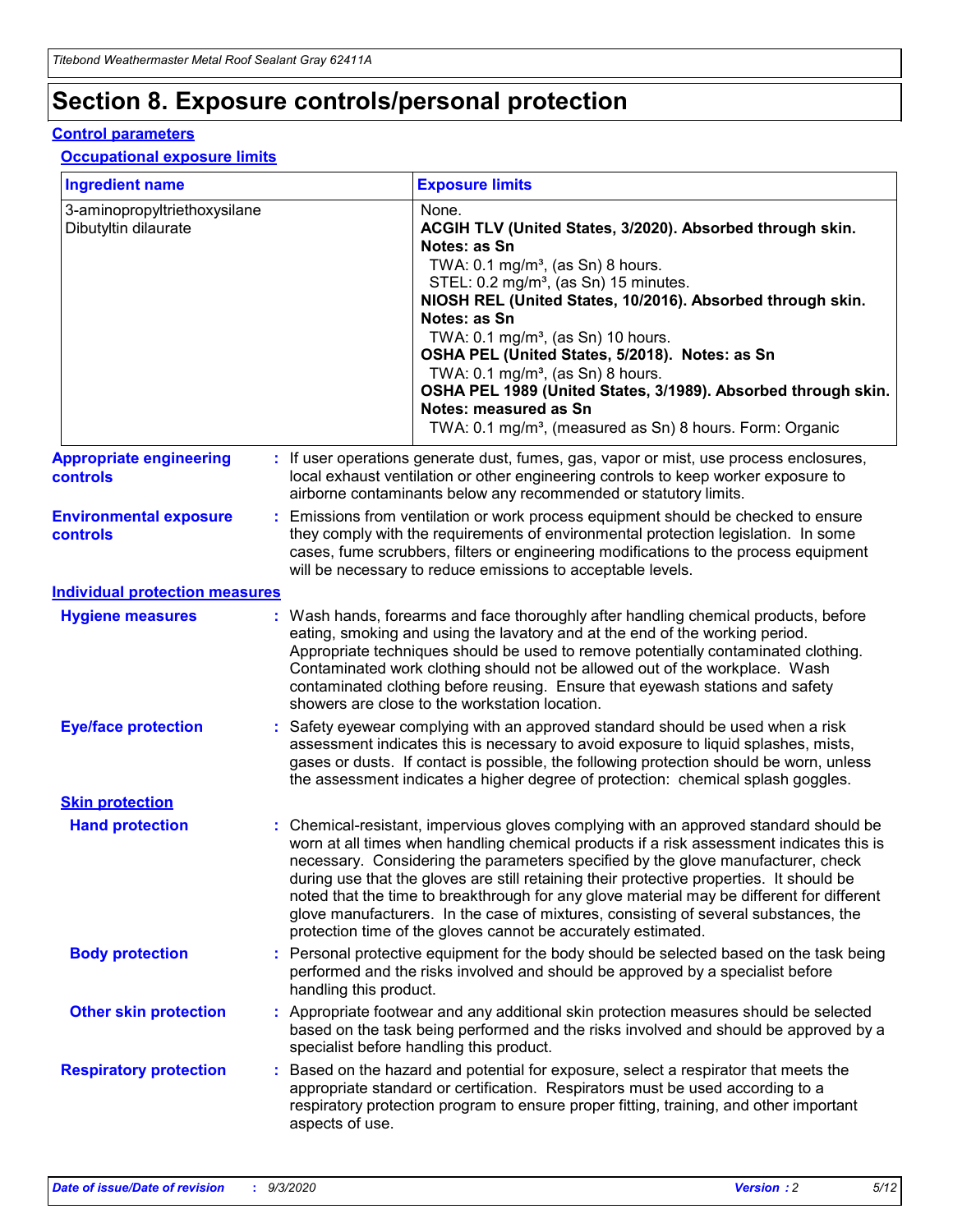## **Section 9. Physical and chemical properties**

### **Appearance**

| <b>Physical state</b>                             | : Liquid. [Paste.]                                              |
|---------------------------------------------------|-----------------------------------------------------------------|
| <b>Color</b>                                      | Gray.                                                           |
| Odor                                              | Characteristic.                                                 |
| <b>Odor threshold</b>                             | Not available.                                                  |
| рH                                                | Not applicable.                                                 |
| <b>Melting point</b>                              | : Not available.                                                |
| <b>Boiling point</b>                              | >200°C (>392°F)                                                 |
| <b>Flash point</b>                                | Closed cup: >200°C (>392°F) [Setaflash.]                        |
| <b>Evaporation rate</b>                           | $:$ >1 (butyl acetate = 1)                                      |
| <b>Flammability (solid, gas)</b>                  | : Not available.                                                |
| Lower and upper explosive<br>(flammable) limits   | : Not available.                                                |
| <b>VOC (less water, less)</b><br>exempt solvents) | : 0 g/l                                                         |
| <b>Volatility</b>                                 | $: 0\%$ (w/w)                                                   |
| <b>Vapor density</b>                              | Not available.                                                  |
| <b>Relative density</b>                           | $\mathbf{1}$ $\mathbf{\sqrt{432}}$                              |
| <b>Solubility</b>                                 | Insoluble in the following materials: cold water and hot water. |
| <b>Solubility in water</b>                        | Not available.                                                  |
| <b>Partition coefficient: n-</b><br>octanol/water | $:$ Not available.                                              |
| <b>Auto-ignition temperature</b>                  | : Not available.                                                |
| <b>Decomposition temperature</b>                  | : Not available.                                                |
| <b>Viscosity</b>                                  | $:$ Not available.                                              |

## **Section 10. Stability and reactivity**

| <b>Reactivity</b>                            |    | : No specific test data related to reactivity available for this product or its ingredients.            |
|----------------------------------------------|----|---------------------------------------------------------------------------------------------------------|
| <b>Chemical stability</b>                    |    | : The product is stable.                                                                                |
| <b>Possibility of hazardous</b><br>reactions |    | : Under normal conditions of storage and use, hazardous reactions will not occur.                       |
| <b>Conditions to avoid</b>                   |    | : No specific data.                                                                                     |
| <b>Incompatible materials</b>                | ٠. | No specific data.                                                                                       |
| <b>Hazardous decomposition</b><br>products   | ÷. | Under normal conditions of storage and use, hazardous decomposition products should<br>not be produced. |

## **Section 11. Toxicological information**

## **Information on toxicological effects**

## **Acute toxicity**

| <b>Product/ingredient name</b> | <b>Result</b>           | <b>Species</b> | <b>Dose</b>                | <b>Exposure</b> |
|--------------------------------|-------------------------|----------------|----------------------------|-----------------|
| 3-aminopropyltriethoxysilane   | <b>ILD50 Dermal</b>     | Rabbit         | 4.29 g/kg                  |                 |
| Dibutyltin dilaurate           | ILD50 Oral<br>LD50 Oral | Rat<br>Rat     | $1.57$ g/kg<br>175 $mg/kg$ |                 |
|                                |                         |                |                            |                 |

**Irritation/Corrosion**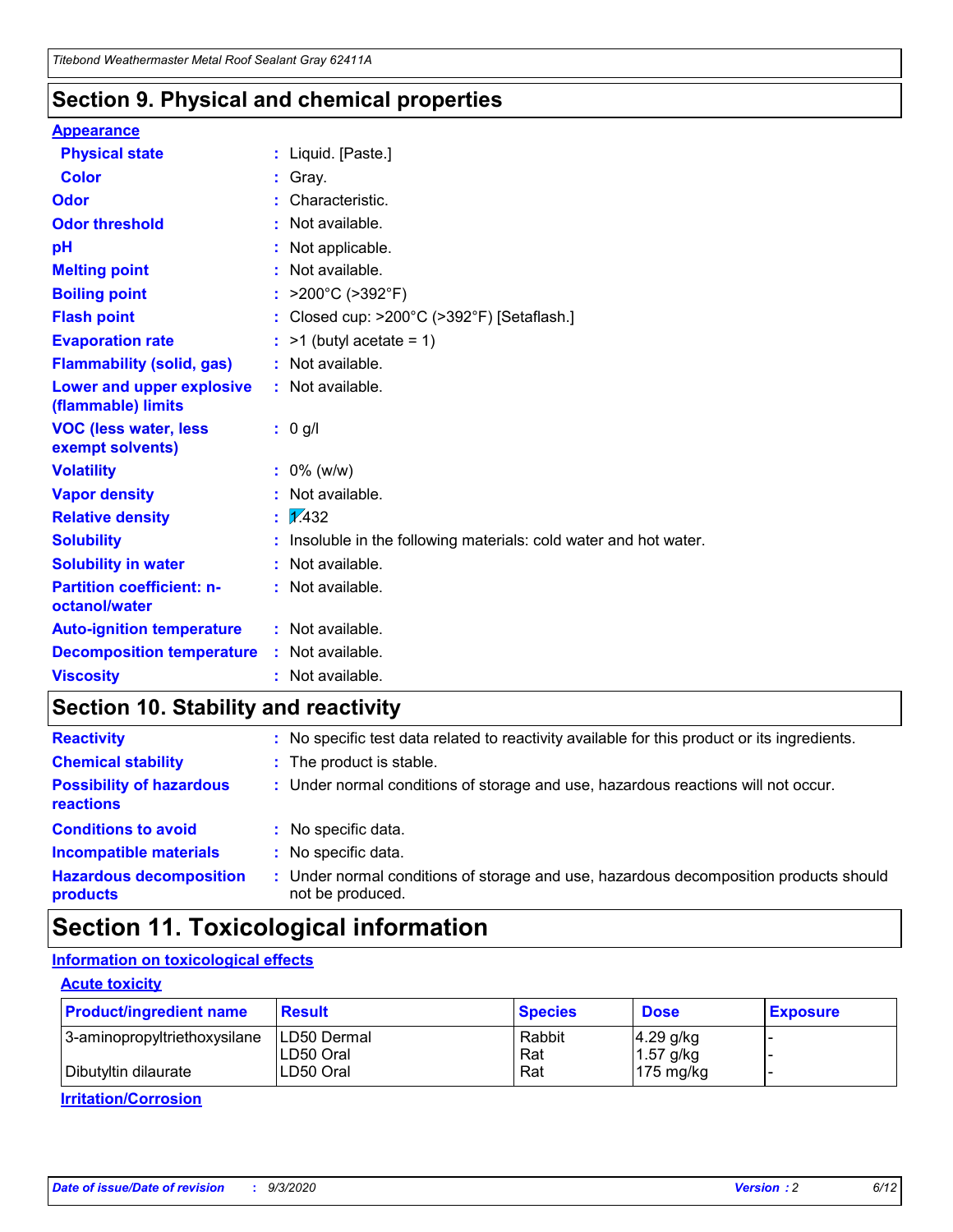## **Section 11. Toxicological information**

| <b>Product/ingredient name</b> | <b>Result</b>            | <b>Species</b> | <b>Score</b> | <b>Exposure</b>           | <b>Observation</b> |
|--------------------------------|--------------------------|----------------|--------------|---------------------------|--------------------|
| 3-aminopropyltriethoxysilane   | Eyes - Mild irritant     | Rabbit         |              | $100$ mg                  |                    |
|                                | Eyes - Severe irritant   | Rabbit         |              | 24 hours 750              |                    |
|                                |                          |                |              | ug                        |                    |
|                                | Skin - Severe irritant   | Rabbit         |              | 24 hours 5                | -                  |
| Dibutyltin dilaurate           | Eyes - Moderate irritant | Rabbit         |              | mg<br><b>24 hours 100</b> |                    |
|                                |                          |                |              | mg                        |                    |
|                                | Skin - Severe irritant   | Rabbit         |              | 500 mg                    | -                  |

## **Sensitization**

Not available.

## **Mutagenicity**

Not available.

### **Carcinogenicity**

Not available.

### **Reproductive toxicity**

Not available.

### **Teratogenicity**

Not available.

## **Specific target organ toxicity (single exposure)**

Not available.

### **Specific target organ toxicity (repeated exposure)**

| <b>Name</b>                                                                  |                                                                                    | <b>Category</b>                                     | <b>Route of</b><br>exposure | <b>Target organs</b> |  |  |
|------------------------------------------------------------------------------|------------------------------------------------------------------------------------|-----------------------------------------------------|-----------------------------|----------------------|--|--|
| Dibutyltin dilaurate                                                         |                                                                                    | Category 1                                          | $\overline{\phantom{0}}$    | respiratory system   |  |  |
| <b>Aspiration hazard</b><br>Not available.                                   |                                                                                    |                                                     |                             |                      |  |  |
| <b>Information on the likely</b><br>routes of exposure                       | : Not available.                                                                   |                                                     |                             |                      |  |  |
| <b>Potential acute health effects</b>                                        |                                                                                    |                                                     |                             |                      |  |  |
| <b>Eye contact</b>                                                           | : May cause eye irritation.                                                        |                                                     |                             |                      |  |  |
| <b>Inhalation</b>                                                            |                                                                                    | : No known significant effects or critical hazards. |                             |                      |  |  |
| <b>Skin contact</b>                                                          |                                                                                    | : May cause skin irritation.                        |                             |                      |  |  |
| <b>Ingestion</b>                                                             |                                                                                    | : No known significant effects or critical hazards. |                             |                      |  |  |
| Symptoms related to the physical, chemical and toxicological characteristics |                                                                                    |                                                     |                             |                      |  |  |
| <b>Eye contact</b>                                                           | : Adverse symptoms may include the following:<br>irritation<br>watering<br>redness |                                                     |                             |                      |  |  |
| <b>Inhalation</b>                                                            | reduced fetal weight<br>increase in fetal deaths<br>skeletal malformations         | : Adverse symptoms may include the following:       |                             |                      |  |  |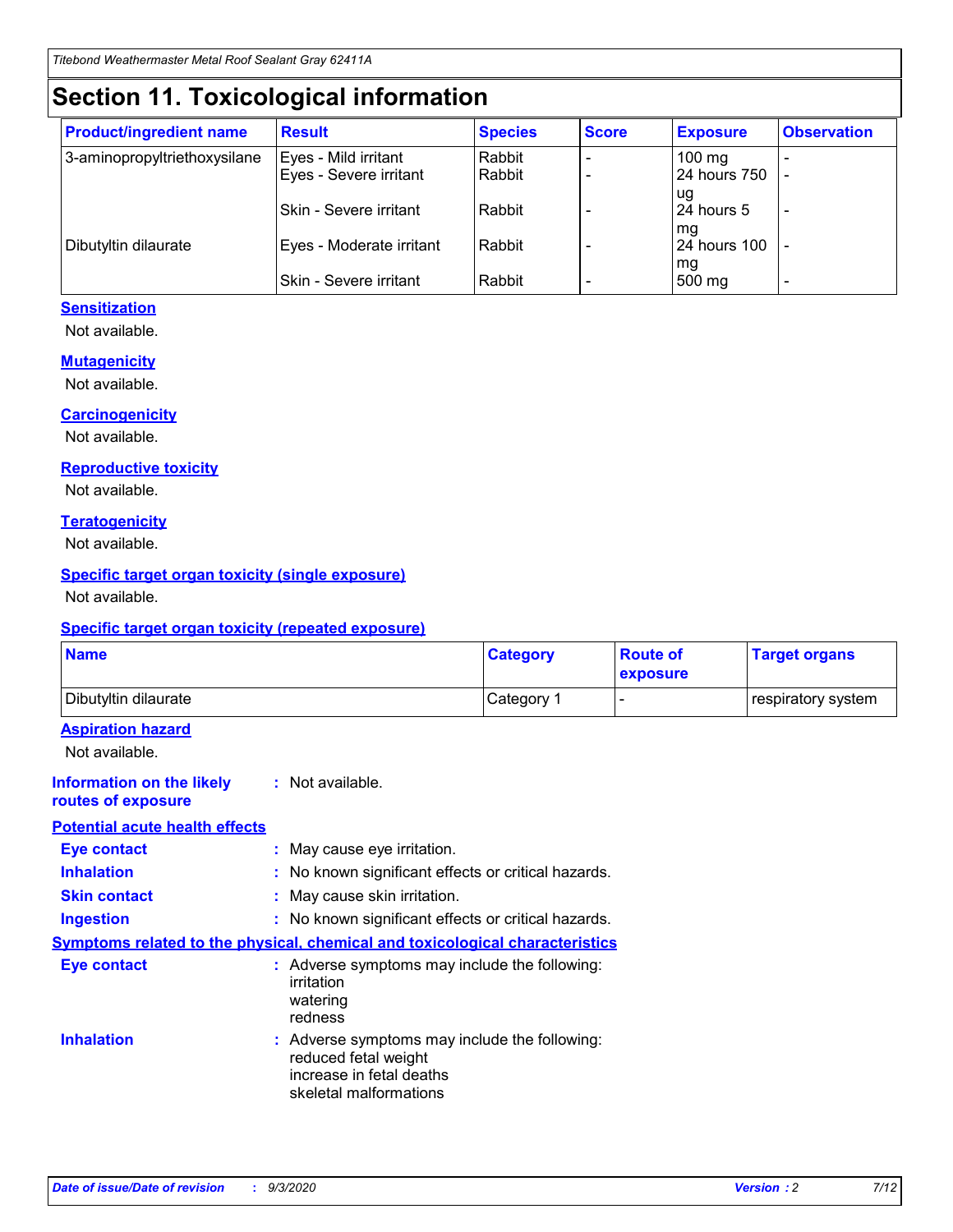*Titebond Weathermaster Metal Roof Sealant Gray 62411A*

## **Section 11. Toxicological information**

| <b>Skin contact</b>                     | irritation<br>redness<br>reduced fetal weight<br>increase in fetal deaths<br>skeletal malformations | : Adverse symptoms may include the following:                                            |
|-----------------------------------------|-----------------------------------------------------------------------------------------------------|------------------------------------------------------------------------------------------|
| <b>Ingestion</b>                        | reduced fetal weight<br>increase in fetal deaths<br>skeletal malformations                          | : Adverse symptoms may include the following:                                            |
|                                         |                                                                                                     | Delayed and immediate effects and also chronic effects from short and long term exposure |
| <b>Short term exposure</b>              |                                                                                                     |                                                                                          |
| <b>Potential immediate</b><br>effects   | : Not available.                                                                                    |                                                                                          |
| <b>Potential delayed effects</b>        | : Not available.                                                                                    |                                                                                          |
| <b>Long term exposure</b>               |                                                                                                     |                                                                                          |
| <b>Potential immediate</b><br>effects   | : Not available.                                                                                    |                                                                                          |
| <b>Potential delayed effects</b>        | : Not available.                                                                                    |                                                                                          |
| <b>Potential chronic health effects</b> |                                                                                                     |                                                                                          |
| Not available.                          |                                                                                                     |                                                                                          |
| <b>General</b>                          | very low levels.                                                                                    | : Once sensitized, a severe allergic reaction may occur when subsequently exposed to     |
| <b>Carcinogenicity</b>                  |                                                                                                     | : No known significant effects or critical hazards.                                      |
| <b>Mutagenicity</b>                     |                                                                                                     | No known significant effects or critical hazards.                                        |
| <b>Teratogenicity</b>                   |                                                                                                     | May damage the unborn child.                                                             |
| <b>Developmental effects</b>            |                                                                                                     | : No known significant effects or critical hazards.                                      |
| <b>Fertility effects</b>                | May damage fertility.                                                                               |                                                                                          |
| <b>Numerical measures of toxicity</b>   |                                                                                                     |                                                                                          |
| <b>Acute toxicity estimates</b>         |                                                                                                     |                                                                                          |
| Not available.                          |                                                                                                     |                                                                                          |

## **Section 12. Ecological information**

## **Toxicity**

| <b>Product/ingredient name</b> | <b>Result</b>                                       | <b>Species</b>               | <b>Exposure</b>       |
|--------------------------------|-----------------------------------------------------|------------------------------|-----------------------|
| Dibutyltin dilaurate           | $ IC50>3$ mg/l<br>Chronic EC10 > 2 mg/l Fresh water | Algae<br>Algae - Desmodesmus | 72 hours<br>196 hours |
|                                |                                                     | subspicatus                  |                       |

## **Persistence and degradability**

| <b>Product/ingredient name</b> | <b>Test</b>                                                                    | <b>Result</b>  |                   | <b>Dose</b> | <b>Inoculum</b>         |
|--------------------------------|--------------------------------------------------------------------------------|----------------|-------------------|-------------|-------------------------|
| Dibutyltin dilaurate           | OECD 301F<br>Ready<br>Biodegradability -<br>Manometric<br>Respirometry<br>Test | 23 % - 28 days |                   |             |                         |
| <b>Product/ingredient name</b> | <b>Aquatic half-life</b>                                                       |                | <b>Photolysis</b> |             | <b>Biodegradability</b> |
| Dibutyltin dilaurate           |                                                                                |                |                   |             | <b>Inherent</b>         |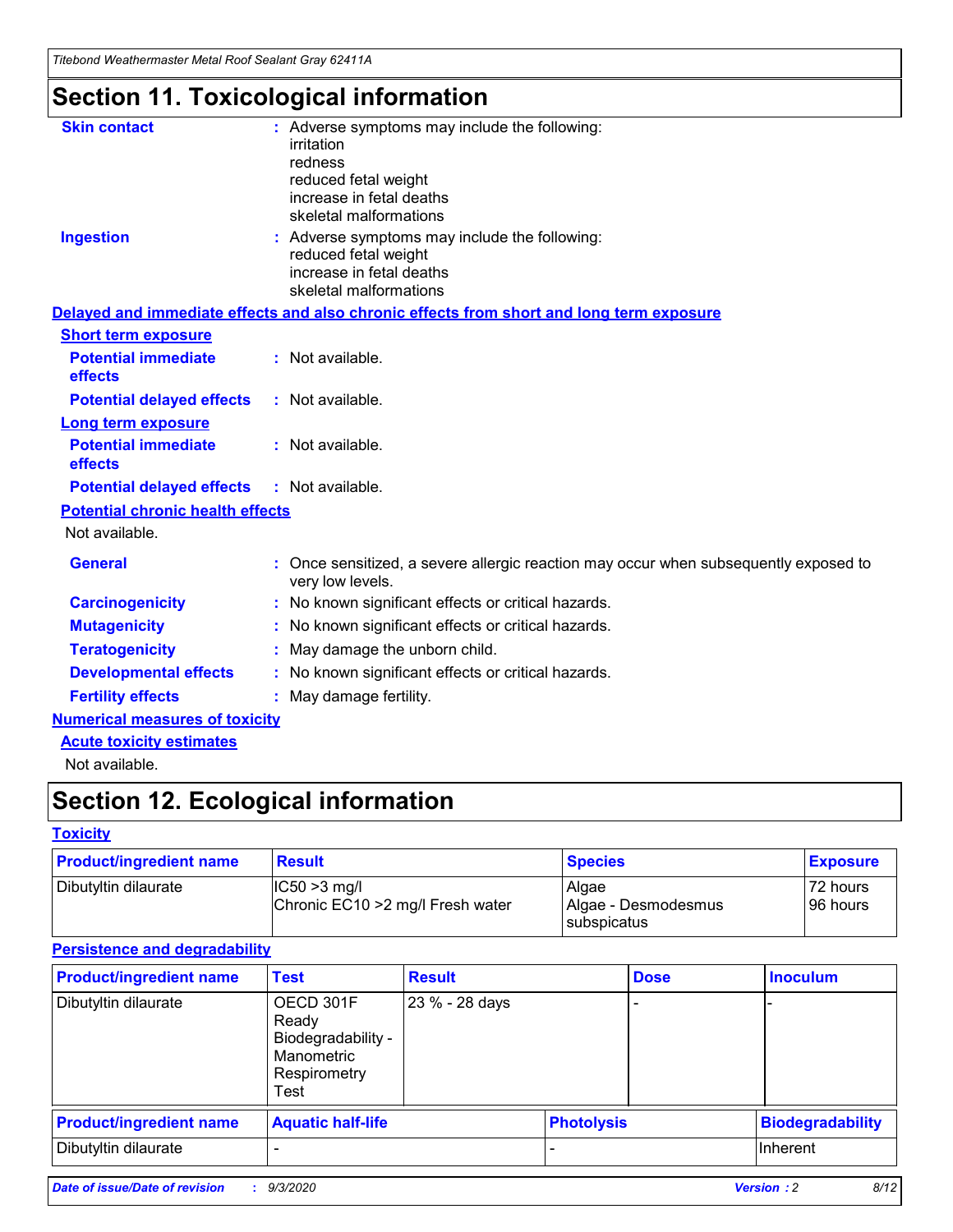## **Section 12. Ecological information**

### **Bioaccumulative potential**

| <b>Product/ingredient name</b> | <b>LogP</b> <sub>ow</sub> | <b>BCF</b> | <b>Potential</b> |
|--------------------------------|---------------------------|------------|------------------|
| 3-aminopropyltriethoxysilane   | 4.44                      | 3.4        | low              |
| Dibutyltin dilaurate           |                           | 2.91       | low              |

#### **Mobility in soil**

| <b>Soil/water partition</b> | : Not available. |
|-----------------------------|------------------|
| <b>coefficient (Koc)</b>    |                  |

## **Other adverse effects** : No known significant effects or critical hazards.

## **Section 13. Disposal considerations**

**Disposal methods :**

The generation of waste should be avoided or minimized wherever possible. Disposal of this product, solutions and any by-products should at all times comply with the requirements of environmental protection and waste disposal legislation and any regional local authority requirements. Dispose of surplus and non-recyclable products via a licensed waste disposal contractor. Waste should not be disposed of untreated to the sewer unless fully compliant with the requirements of all authorities with jurisdiction. Waste packaging should be recycled. Incineration or landfill should only be considered when recycling is not feasible. This material and its container must be disposed of in a safe way. Care should be taken when handling emptied containers that have not been cleaned or rinsed out. Empty containers or liners may retain some product residues. Avoid dispersal of spilled material and runoff and contact with soil, waterways, drains and sewers.

## **Section 14. Transport information**

|                                      | <b>DOT</b><br><b>Classification</b> | <b>TDG</b><br><b>Classification</b> | <b>Mexico</b><br><b>Classification</b> | <b>ADR/RID</b>           | <b>IMDG</b>              | <b>IATA</b>    |
|--------------------------------------|-------------------------------------|-------------------------------------|----------------------------------------|--------------------------|--------------------------|----------------|
| <b>UN number</b>                     | Not regulated.                      | Not regulated.                      | Not regulated.                         | Not regulated.           | Not regulated.           | Not regulated. |
| <b>UN proper</b><br>shipping name    |                                     |                                     |                                        |                          |                          |                |
| <b>Transport</b><br>hazard class(es) | $\blacksquare$                      | $\overline{\phantom{0}}$            | $\overline{\phantom{a}}$               | $\overline{\phantom{0}}$ | $\overline{\phantom{a}}$ | $\blacksquare$ |
| <b>Packing group</b>                 |                                     |                                     |                                        |                          |                          | -              |
| <b>Environmental</b><br>hazards      | No.                                 | No.                                 | No.                                    | No.                      | No.                      | No.            |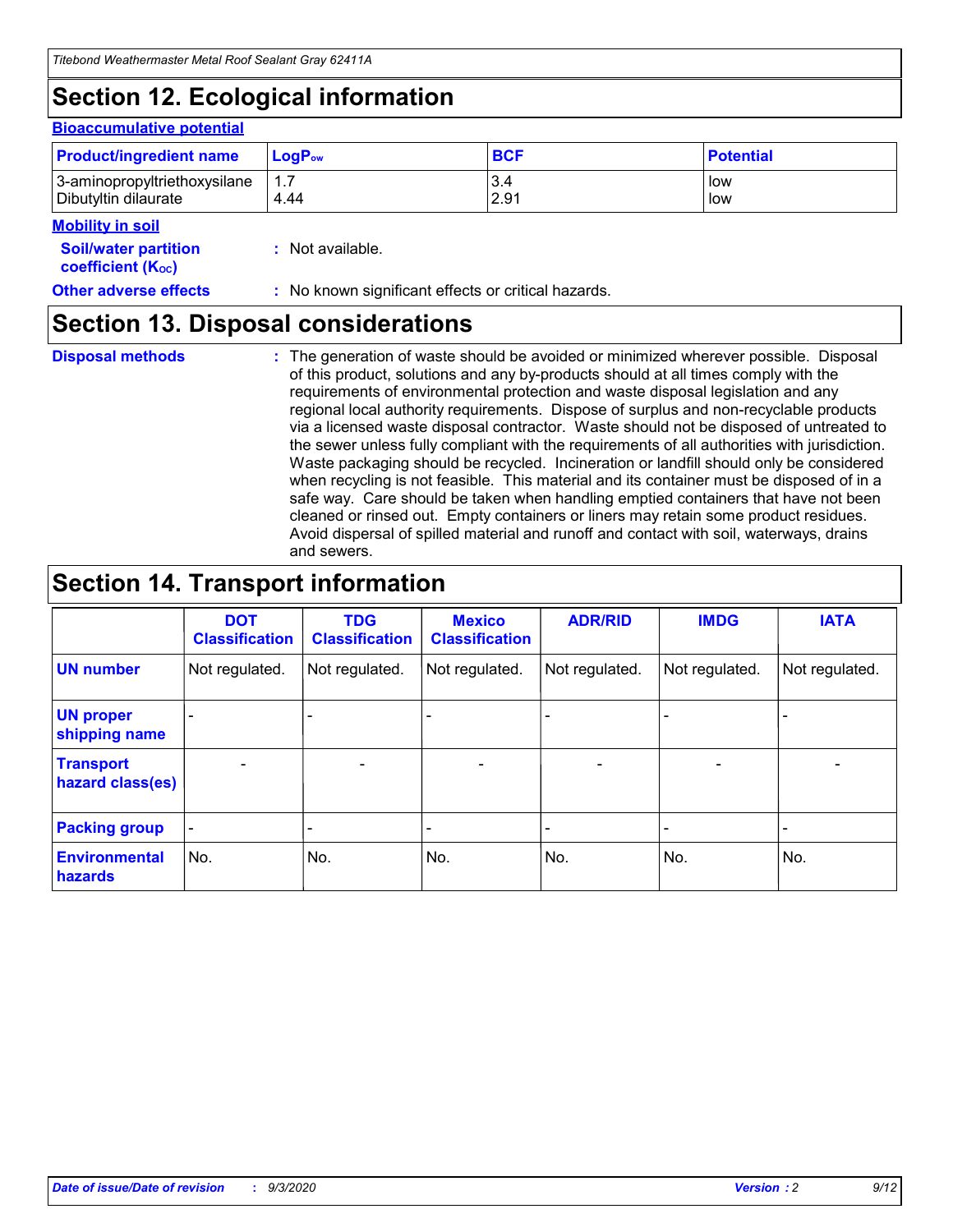## **Section 15. Regulatory information**

## **U.S. Federal regulations**

### **SARA 302/304**

### **Composition/information on ingredients**

No products were found.

| SARA 304 RQ | Not applicable. |
|-------------|-----------------|
|-------------|-----------------|

#### **SARA 311/312**

### **Classification :** EYE IRRITATION - Category 2B SKIN SENSITIZATION - Category 1 TOXIC TO REPRODUCTION - Category 1B HNOC - Product generates methanol during cure.

### **Composition/information on ingredients**

| <b>Name</b>                  | $\frac{9}{6}$ | <b>Classification</b>                                                                                                                                                                                                                                                                                      |
|------------------------------|---------------|------------------------------------------------------------------------------------------------------------------------------------------------------------------------------------------------------------------------------------------------------------------------------------------------------------|
| 3-aminopropyltriethoxysilane | $\leq$ 3      | <b>FLAMMABLE LIQUIDS - Category 4</b><br><b>ACUTE TOXICITY (oral) - Category 4</b><br><b>SKIN IRRITATION - Category 2</b><br>EYE IRRITATION - Category 2A                                                                                                                                                  |
| Dibutyltin dilaurate         | ≤0.3          | <b>ACUTE TOXICITY (oral) - Category 3</b><br>SKIN CORROSION - Category 1C<br>SERIOUS EYE DAMAGE - Category 1<br>SKIN SENSITIZATION - Category 1<br><b>GERM CELL MUTAGENICITY - Category 2</b><br>TOXIC TO REPRODUCTION - Category 1B<br>SPECIFIC TARGET ORGAN TOXICITY (REPEATED<br>EXPOSURE) - Category 1 |

### **State regulations**

**Massachusetts :**

: None of the components are listed.

**New York :** None of the components are listed.

**New Jersey :** None of the components are listed.

**Pennsylvania :** None of the components are listed.

## **California Prop. 65**

WARNING: This product can expose you to methanol, which is known to the State of California to cause birth defects or other reproductive harm. For more information go to www.P65Warnings.ca.gov.

| Ingredient name | No significant risk Maximum<br>level | acceptable dosage<br><b>level</b> |
|-----------------|--------------------------------------|-----------------------------------|
| I methanol      |                                      | Yes.                              |

## **International regulations**

**Chemical Weapon Convention List Schedules I, II & III Chemicals** Not listed.

## **Montreal Protocol**

Not listed.

**Stockholm Convention on Persistent Organic Pollutants**

Not listed.

## **UNECE Aarhus Protocol on POPs and Heavy Metals** Not listed.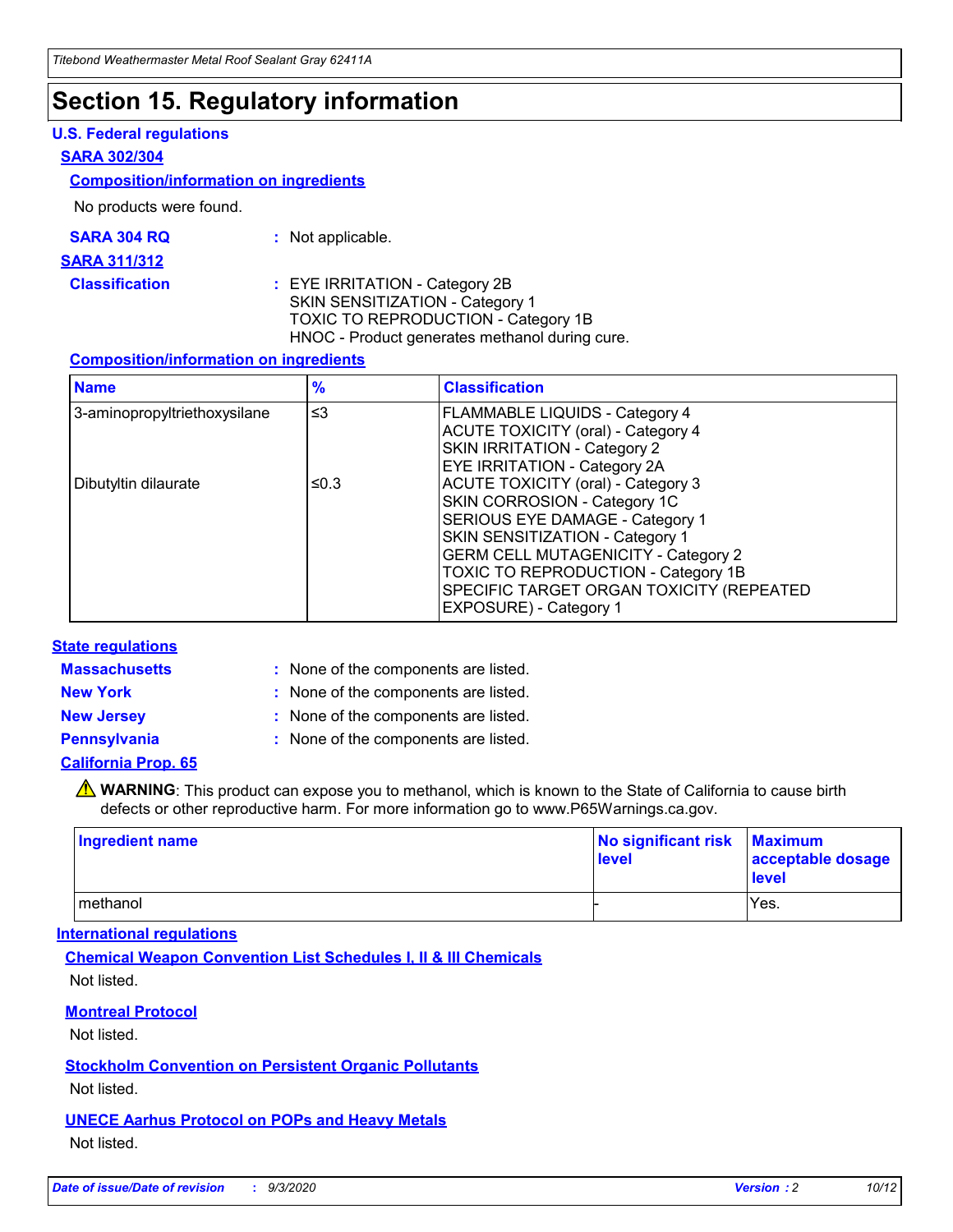## **Section 15. Regulatory information**

### **Inventory list**

- 
- **China :** Not determined.

**United States TSCA 8(b) inventory**

**:** All components are active or exempted.

## **Section 16. Other information**





**Caution: HMIS® ratings are based on a 0-4 rating scale, with 0 representing minimal hazards or risks, and 4 representing significant hazards or risks. Although HMIS® ratings and the associated label are not required on SDSs or products leaving a facility under 29 CFR 1910.1200, the preparer may choose to provide them. HMIS® ratings are to be used with a fully implemented HMIS® program. HMIS® is a registered trademark and service mark of the American Coatings Association, Inc.**

**The customer is responsible for determining the PPE code for this material. For more information on HMIS® Personal Protective Equipment (PPE) codes, consult the HMIS® Implementation Manual.**

**National Fire Protection Association (U.S.A.)**



**Reprinted with permission from NFPA 704-2001, Identification of the Hazards of Materials for Emergency Response Copyright ©1997, National Fire Protection Association, Quincy, MA 02269. This reprinted material is not the complete and official position of the National Fire Protection Association, on the referenced subject which is represented only by the standard in its entirety.**

**Copyright ©2001, National Fire Protection Association, Quincy, MA 02269. This warning system is intended to be interpreted and applied only by properly trained individuals to identify fire, health and reactivity hazards of chemicals. The user is referred to certain limited number of chemicals with recommended classifications in NFPA 49 and NFPA 325, which would be used as a guideline only. Whether the chemicals are classified by NFPA or not, anyone using the 704 systems to classify chemicals does so at their own risk.**

### **Procedure used to derive the classification**

| <b>Classification</b>                                                                                         | <b>Justification</b>                                  |
|---------------------------------------------------------------------------------------------------------------|-------------------------------------------------------|
| <b>EYE IRRITATION - Category 2B</b><br>SKIN SENSITIZATION - Category 1<br>TOXIC TO REPRODUCTION - Category 1B | Expert judgment<br>Expert judgment<br>Expert judgment |
| <b>History</b>                                                                                                |                                                       |

| .                                 |             |
|-----------------------------------|-------------|
| <b>Date of printing</b>           | : 4/22/2022 |
| Date of issue/Date of<br>revision | : 9/3/2020  |
| Date of previous issue            | : 9/3/2020  |
| <b>Version</b>                    | $\cdot$ 2   |
|                                   |             |